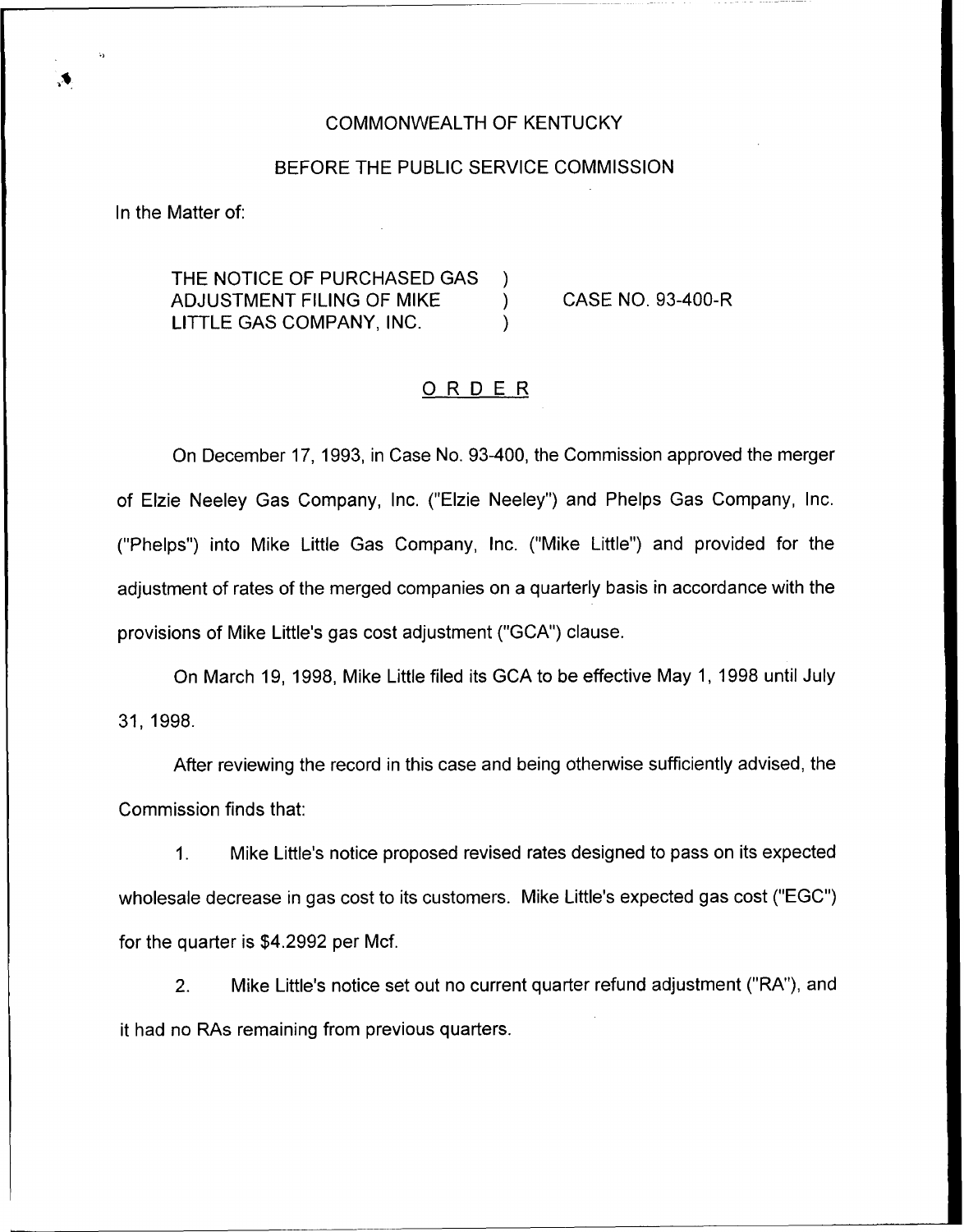3. Mike Little's notice set out a current quarter actual adjustment ("AA") of (1.39) cents per Mcf to return over-recovered gas cost from November and December 1997, and January 1998. The total AA of 1.59 cents per Mcf reflects the net over-recovery of the combined system for the current and previous three quarters.

4. These adjustments produce a gas cost recovery rate ("GCR") of \$4.3151 per Mcf, 47.74 cents per Mcf less than the prior rate.

5. The rate adjustments in the Appendix to this Order are fair, just, and reasonable, in the public interest, and should be effective for gas supplied on and after May 1, 1998.

IT IS THEREFORE ORDERED that:

1. The rates in the Appendix, attached hereto and incorporated herein, are fair, just, and reasonable and are effective for gas supplied on and after May 1, 1998.

2. Within 30 days of the date of this Order, Mike Little shall file with the Commission its revised tariffs setting out the rates authorized in this Order.

Done at Frankfort, Kentucky, this 23rd day of April, 1998.

PUBLIC SERVICE COMMISSION

 $\mathsf{Chairman}^{\mathcal{L}}$ Vice Chairman **ATTES** Executive Director